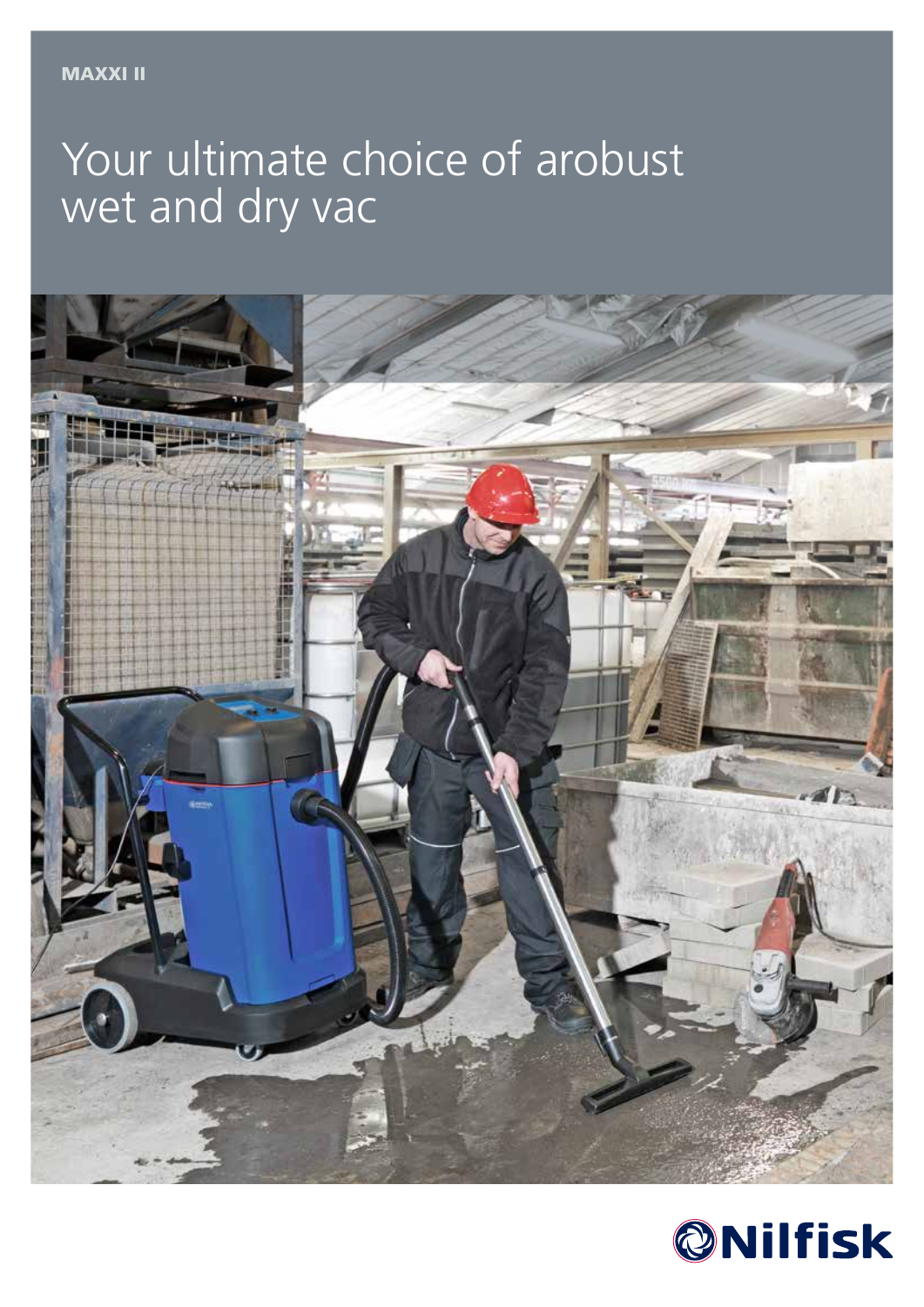![](_page_1_Picture_0.jpeg)

The containers can be easily lifted off the trolley for cleaning or maintenance.

![](_page_1_Picture_2.jpeg)

The drain hose is transparent, so it also works as a level indicator to show how full the container is.

![](_page_1_Picture_4.jpeg)

Pull the release catch at the bottom front of the container, lift the container and pour. A fast, easy and efficient way to empty the container.

![](_page_1_Picture_6.jpeg)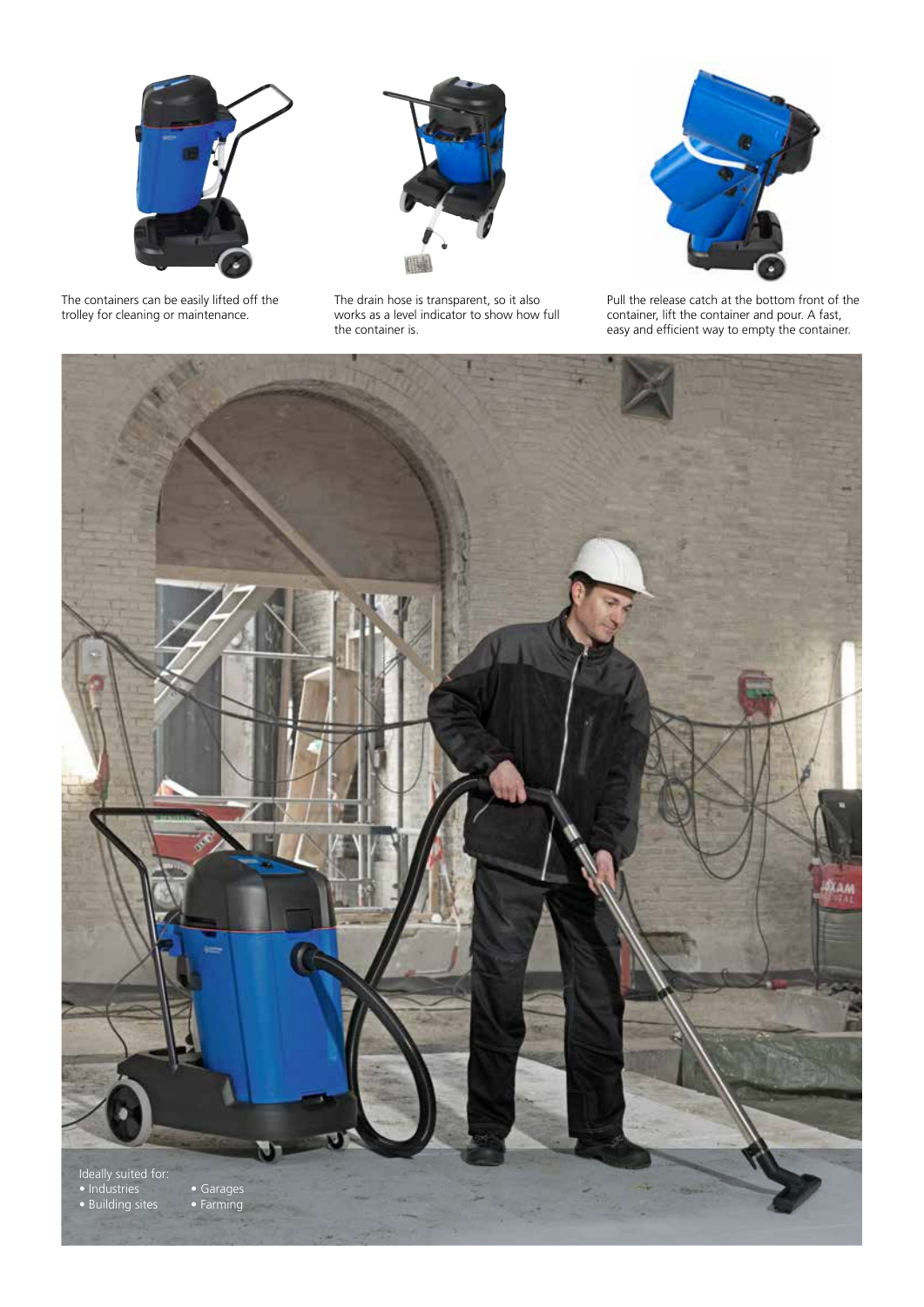# Maximum performance when dealing with both wet and dry substances

The MAXXI II platform is combining productivity, high quality and ease of use into a workhorse of a wet and dry vacuum cleaner.

It is your trusted tool when an area needs fast and efficient cleaning with minimal disruption of daily activities.

### **Unique filter solutions**

- The dual filter lets you use MAXXI II for both wet and dry applications without the need to change filters.
- The dual filter system enables you to handle different substances without intervention reducing the risk of human errors.
- A failsafe filter protection system prevents any substances from being sucked through the hose unless the filters are fitted correctly. This in creases your productivity and protects the lifetime of the motor.

MAXXI II is ideally suited for demanding jobs, especially in rough and wet environments such as building sites and light industry, and for cleaning up after plumbers, electricians and other contractors.

### **Hinged motor head, for a fast and safe container emptying**

- The hinged motor head allows fast filter changing without lifting off the motor.
- With the motor head in place, you can easily empty the container without moving any components thus avoiding damage or loss.
- The motor head will act as a counter balance and ease your workload, when lifting and emptying the container.

![](_page_2_Picture_13.jpeg)

![](_page_2_Picture_14.jpeg)

You can clean both wet and dry substances with our dual filter. We have also made it easy for you to change the filters, without removing the motor head.

![](_page_2_Picture_16.jpeg)

The motor head can be either totally removed or lifted into the upright position to minimise the lifting and handling, normally required to change filters.